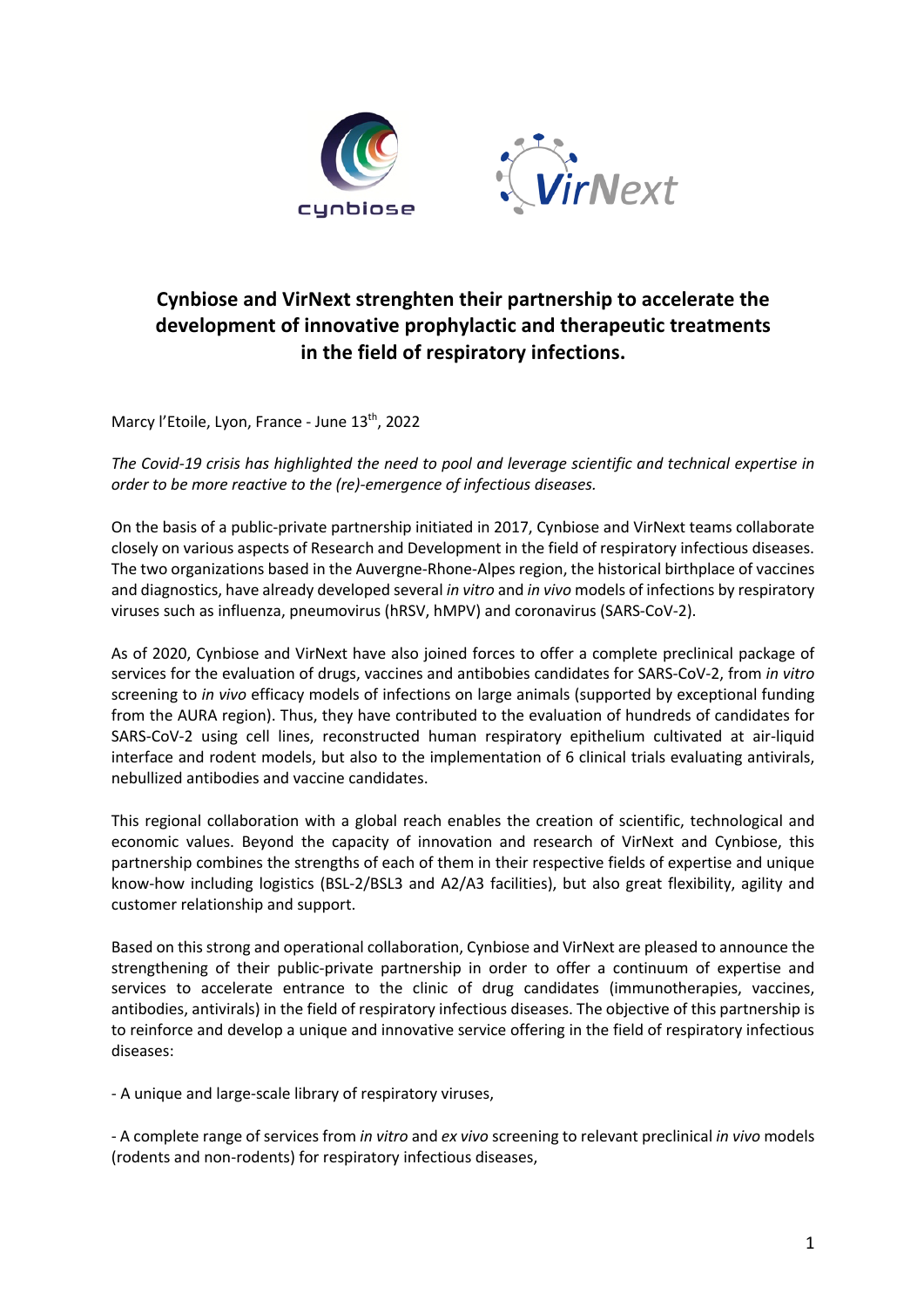- The enrichment of Cynbiose's offer dedicated to the evaluation of aerosol therapies with a screening offer on an *ex-vivo* model on human airway epithelium.

"*Thanks to our long-standing private-public collaboration, we are in the front line in meeting the ambitions of the French Health 2030 innovation plan and actively contributing to strengthening the positioning of the Auvergne-Rhône-Alpes region and France in the fight against (re)-emerging infectious diseases. We are proud to be able to support academic teams and the biopharmaceutical industry with a very high value-added scientific and technical offer and thus contribute to global health*," says Hugues Contamin, Cynbiose CEO and Manuel Rosa-Calatrava, INSERM Research Director, Co-Director of VirPath Laboratory, Co-founder and Director of VirNext Platform.

## **About Cynbiose**

Cynbiose is the only non-clinical Contract Research Organization (CRO) of its kind in Europe and is AAALAC accredited. The company specializes in the development and commercialization of innovative non-human primate models to accelerate the preclinical development phases of drug candidates. It works on exploratory DMPK and toxicology studies, as well as proof of concept studies in different human pathologies, such as infectious diseases and respiratory conditions, the central nervous system and inflammatory, musculoskeletal disorders and cardiovascular/neurovascular diseases. The company provides its services in line with quality guidelines that meet industry requirements.

Cynbiose has expertise in every stage and technique required to manipulate these preclinical models. It boasts an extensive network of experts and partners in the academic and private domains, allowing complex studies to be conducted with dedicated project teams. Cynbiose is committed, responsible and proud to contribute to advancing healthcare research by participating in numerous preclinical development programs for new therapies.

The SME Cynbiose was founded in 2008 by CEO Dr Hugues Contamin (DVM, PhD) and is based in Marcy l'Etoile near Lyon, France. It currently has 18 staff. In 2017, Cynbiose established the subsidiary Cynbiose Respiratory (based in Tours), with expertise covering infectious and non-infectious respiratory diseases, studies on drugs nebulization and drug deposition in the lungs. Cynbiose is a founding member of the French Association of Service and Innovation Companies for the Life Sciences (AFSSI).

www.cynbiose.com

## **About VirNext**

The Technology Research Platform VirNext is a spin-off (EZUS Lyon) of the Université Claude Bernard Lyon 1 (UCBL1), which was co-founded by Dr Manuel Rosa-Calatrava (PhD) within the VirPath laboratory to foster industrial partnerships and enhance translational and biomedical research, which led to the build up of a substancial portfolio of patents, the transfer of technologies towards the industry, the implementation of several clinical trials and the creation of four companies (VirHealth, Signia Therapeutrics, Vaxxel and VirexpR). VirNext offers expertise in the field of respiratory viruses and provides a large panel of technologies, including egg and cell-based processes of virus and vaccine antigen production, and several potency tests using *in vitro* (cell lines and reconstituted human airway epithelium) and *in vivo* (mouse, hamster, ferrets) models of infections by influenza viruses, pneumoviruses, adenovirus, rhinoviruses and coronaviruses (including SARS-CoV-2 variants), dedicated to the evaluation of prophylactic and therapeutic candidates. Founded in 2012, the VirNext